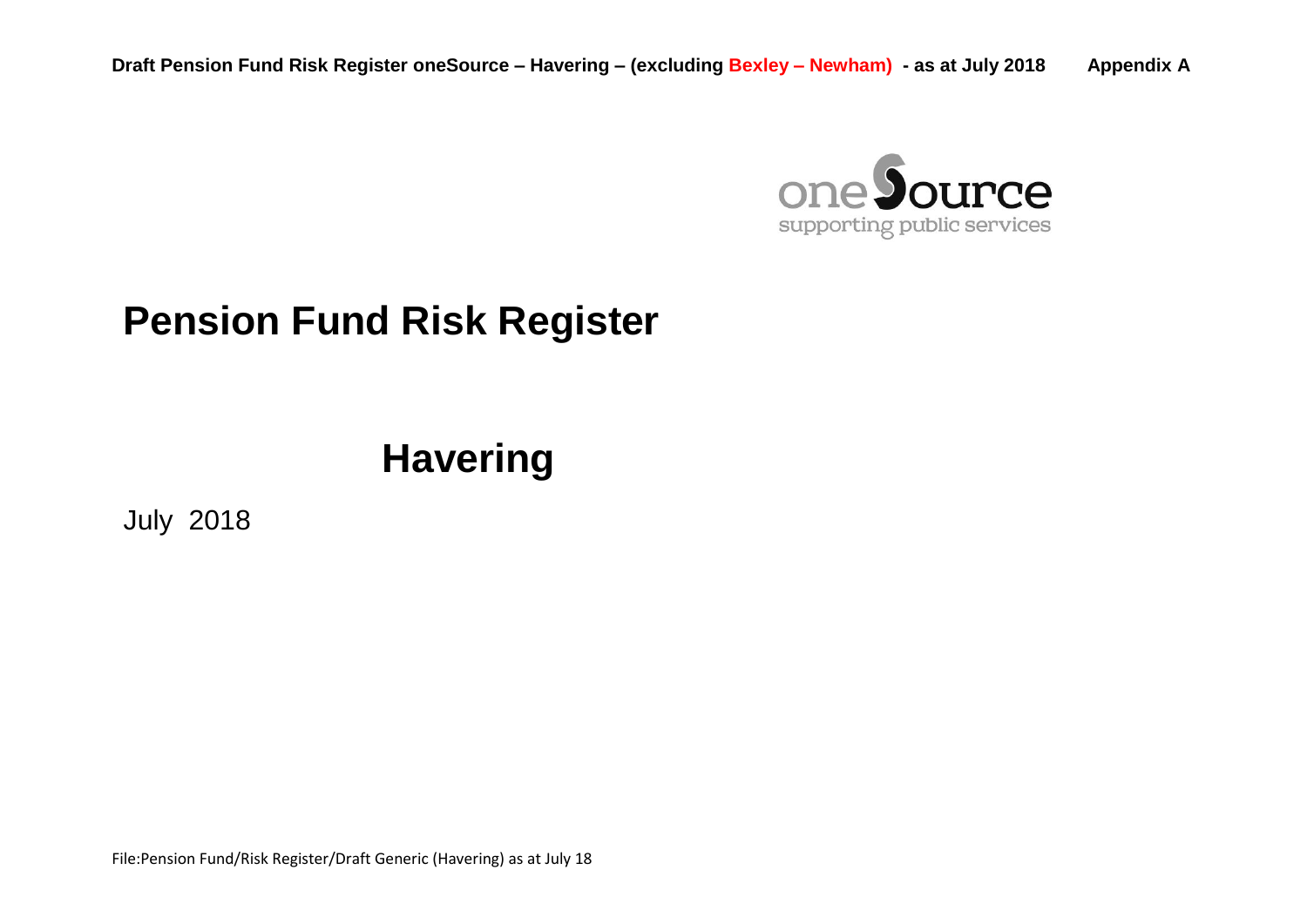#### **Generic Pension Fund Risk Register**

The pension fund uses a 4 x 6 matrix to plot risk likelihood and impact and has set its risk appetite. The green shaded area on the matrix shows the risks where there is good control and the Council is comfortable with the risk. Risks in the amber and red zones are those over which closer control is needed.



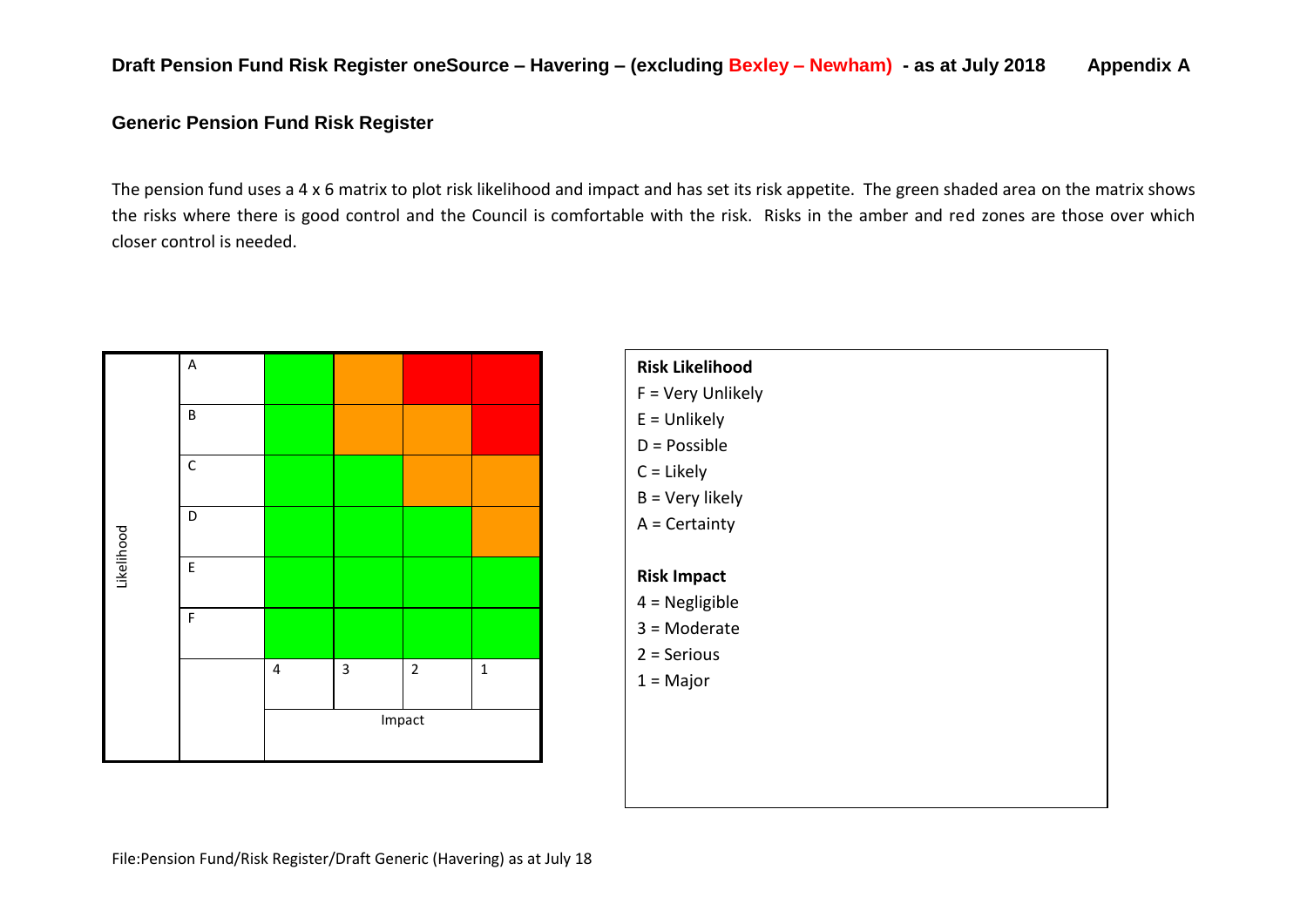| <b>Risk</b><br>No. | <b>Risk Title</b><br>(Objectives)                                                                                                                                                                                                                                                                                                                                                                                                                 | <b>Consequences of</b><br>not achieving the<br>objective<br>(Effect)                                                                                                                                                                                                                                                                                                                     | <b>Controls/Mitigations</b>                                                                                                                                                                                                                                                                                                                                                                                                                                                                                                                                                                                   | Likelihood/<br>Impact | <b>Actions/Recommendatio</b><br>ns as per 2015 Risk<br>Register | <b>Review of Actions</b><br>taken to date | <b>Risk Owner</b>                                                                 |
|--------------------|---------------------------------------------------------------------------------------------------------------------------------------------------------------------------------------------------------------------------------------------------------------------------------------------------------------------------------------------------------------------------------------------------------------------------------------------------|------------------------------------------------------------------------------------------------------------------------------------------------------------------------------------------------------------------------------------------------------------------------------------------------------------------------------------------------------------------------------------------|---------------------------------------------------------------------------------------------------------------------------------------------------------------------------------------------------------------------------------------------------------------------------------------------------------------------------------------------------------------------------------------------------------------------------------------------------------------------------------------------------------------------------------------------------------------------------------------------------------------|-----------------------|-----------------------------------------------------------------|-------------------------------------------|-----------------------------------------------------------------------------------|
| $\mathbf{1}$       | <b>Risk of Inaccurate</b><br>three yearly actuarial<br>valuation<br>Cause:<br>Inappropriate<br>$\blacksquare$<br>assumptions used<br>by actuary in<br>calculations for<br>valuation<br>Poor quality data<br>$\blacksquare$<br>provided from LB<br>of Havering<br>Personal data not<br>$\blacksquare$<br>maintained to a<br>high standard<br>(gaps/incorrect)<br>Actuary's own<br>$\blacksquare$<br>assumptions are<br>not robust or<br>reflective | Deficit position<br>worsens<br>Employers pay/<br>$\blacksquare$<br>continue to<br>pay<br>inappropriate<br>contribution<br>percentages<br>Increase in<br>employer<br>contributions<br>Potential for<br>$\blacksquare$<br>Council Tax<br>increases<br>More<br>$\blacksquare$<br>investment risk<br>may be taken<br>to bridge a<br>gap that<br>doesn't<br>actually exist<br>Potential for a | Valuation completed by a<br>$\blacksquare$<br>qualified professional actuary<br>- next valuation being<br>completed in 2019.<br>Robust, open procurement<br>$\blacksquare$<br>process in place for<br>appointment of actuary<br>Some assumptions for<br>$\blacksquare$<br>valuation are in compliance<br>with regulation<br>Actuarial assumptions are<br>$\blacksquare$<br>open to challenge by officers<br>and GAD<br>Valuation results are checked<br>$\blacksquare$<br>for consistency across LGPS<br>funds by GAD via the S13<br>report<br>Local Government<br>$\blacksquare$<br>benchmarking/comparisons | D/3                   | None identified at this<br>point                                |                                           | S151<br>Officer/Dir<br>ector of<br>Exchequer<br>and<br>Transaction<br>al Services |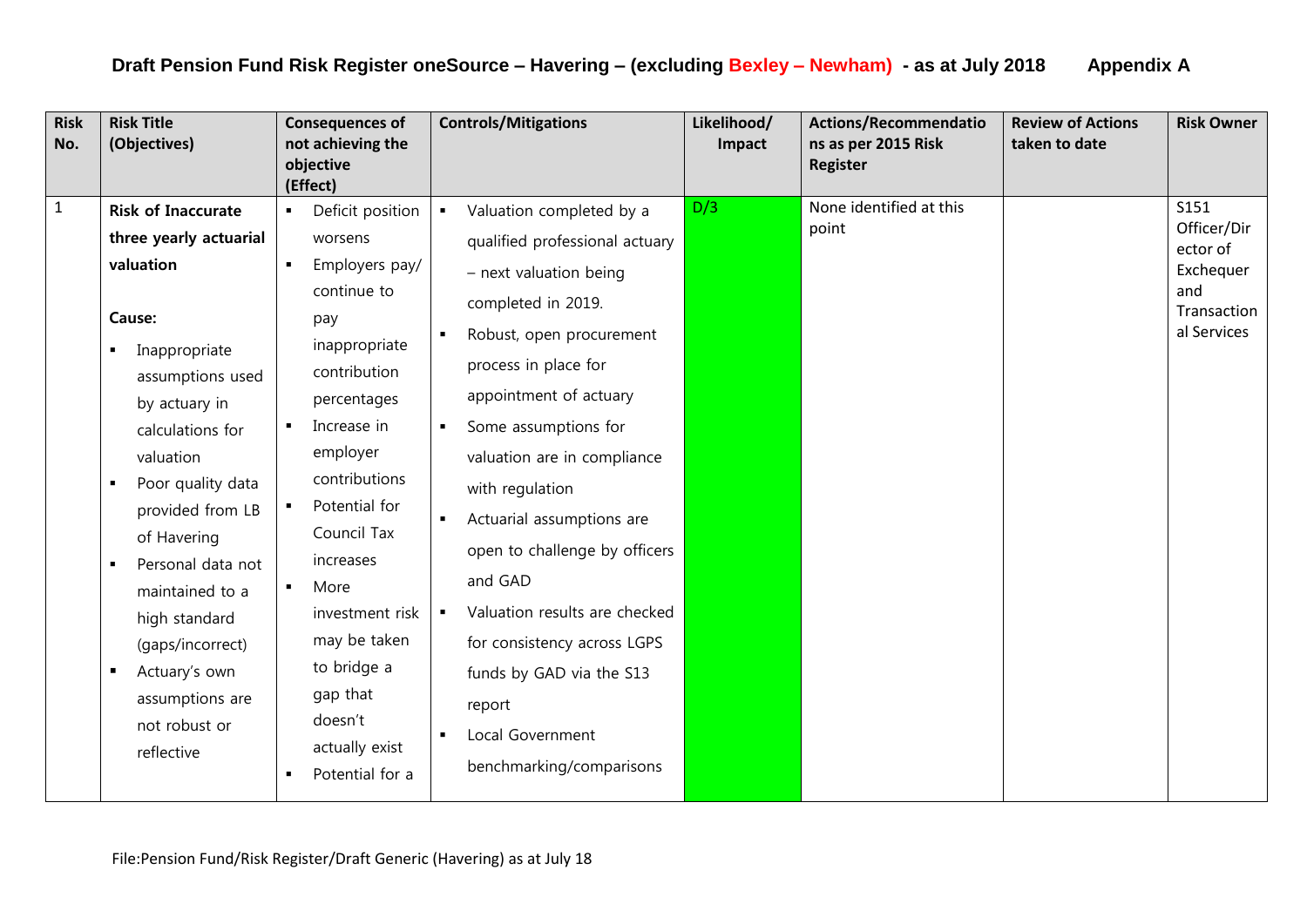| <b>Risk</b><br>No. | <b>Risk Title</b><br>(Objectives) | <b>Consequences of</b><br>not achieving the<br>objective<br>(Effect)             | <b>Controls/Mitigations</b>                                                                                                                                                                                                                                                | Likelihood/<br>Impact | Actions/Recommendatio<br>ns as per 2015 Risk<br>Register | <b>Review of Actions</b><br>taken to date | <b>Risk Owner</b> |
|--------------------|-----------------------------------|----------------------------------------------------------------------------------|----------------------------------------------------------------------------------------------------------------------------------------------------------------------------------------------------------------------------------------------------------------------------|-----------------------|----------------------------------------------------------|-------------------------------------------|-------------------|
|                    |                                   | more risk<br>adverse<br>Investment<br>Strategy when<br>more risk is<br>required. | of assumptions<br>Annual review of actuary<br>$\blacksquare$<br>performance undertaken by<br>Pensions Committee<br>Internal controls in place to<br>$\blacksquare$<br>ensure accuracy and<br>completeness of data.<br>Monitoring of contributions<br>п<br>due and received |                       |                                                          |                                           |                   |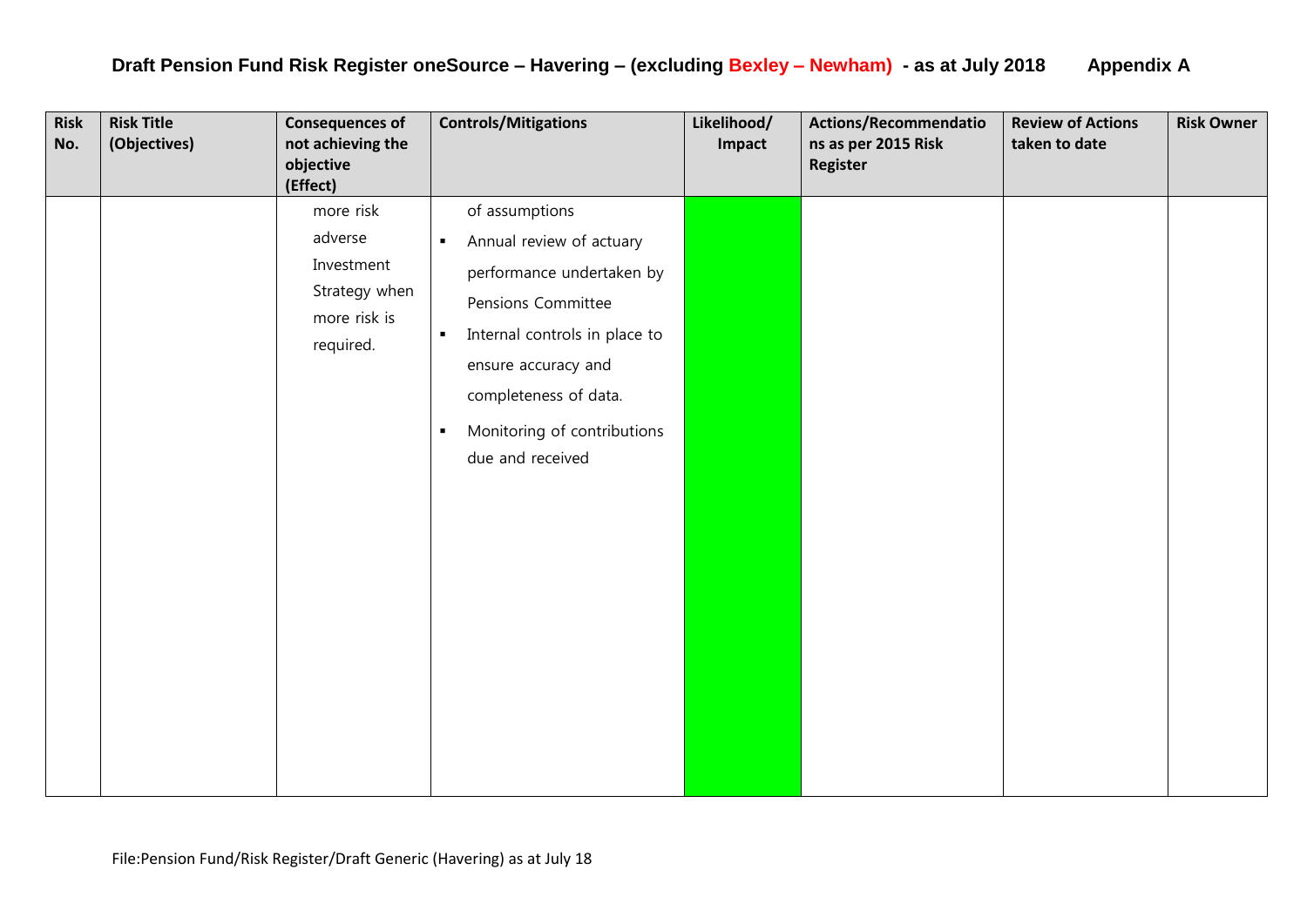| <b>Risk</b><br>No. | <b>Risk Title</b><br>(Objectives) | <b>Consequences of</b><br>not achieving the<br>objective<br>(Effect) | <b>Controls/Mitigations</b>                     | Likelihood/<br>Impact | <b>Actions/Recommendatio</b><br>ns as per 2015 Risk<br>Register | <b>Review of Actions</b><br>taken to date | <b>Risk Owner</b> |
|--------------------|-----------------------------------|----------------------------------------------------------------------|-------------------------------------------------|-----------------------|-----------------------------------------------------------------|-------------------------------------------|-------------------|
| $\overline{2}$     | <b>Risk of Incorrect /</b>        | Pension deficit                                                      | Robust, open procurement<br>$\blacksquare$      | D/2                   | Pensions Committee<br>$\blacksquare$                            | Induction carried                         | S151              |
|                    | appropriate                       | not reduced                                                          | process in place for                            |                       | Training / Awareness                                            | out for new                               | Officer           |
|                    | vestment Strategy                 | Potential for                                                        | appointment of Investment                       |                       | - working towards full                                          | Pension Fund                              |                   |
|                    | Cause:                            | financial loss                                                       | Advisor                                         |                       | compliance with                                                 | Committee                                 |                   |
|                    | Lack or poor                      | Growth<br>$\blacksquare$                                             | <b>Investment Advisor</b><br>$\blacksquare$     |                       | CIPFA Knowledge and                                             | members July                              |                   |
|                    | professional                      | opportunities                                                        | performance is annually                         |                       | Skills framework                                                | 18.                                       |                   |
|                    | investment advice                 | are not                                                              | reviewed by the Pensions                        |                       |                                                                 | Knowledge and                             |                   |
|                    | given                             | maximised                                                            | Committee                                       |                       |                                                                 | Skills Training is                        |                   |
|                    | Poor governance                   | Could generate                                                       | Close working relationship is<br>$\blacksquare$ |                       |                                                                 | on-going for                              |                   |
|                    | Investment advice                 | inefficiencies                                                       | encouraged between                              |                       |                                                                 | Pension                                   |                   |
|                    | is not taken                      | and                                                                  | actuaries and investment                        |                       |                                                                 | Committee and                             |                   |
|                    | Lack of                           | unintended                                                           | advisor in the development                      |                       |                                                                 | Local Pension                             |                   |
|                    | understanding                     | risks if not fully                                                   | of the investment strategy                      |                       |                                                                 | Board members.                            |                   |
|                    | and awareness                     | understood.                                                          | Investment strategy<br>$\blacksquare$           |                       | Consider using a<br>$\blacksquare$                              | Independent                               |                   |
|                    | (Pension                          | More                                                                 | continually assessed as part                    |                       | further independent                                             | advisor was                               |                   |
|                    | Committee)                        | investment risk                                                      | of the quarterly monitoring                     |                       | advisor for challenge                                           | appointed                                 |                   |
|                    | Lack of clear risk                | may be taken                                                         | process by the Pensions                         |                       | to investment advice                                            | following                                 |                   |
|                    | appetite                          | to bridge a                                                          | Committee                                       |                       |                                                                 | adoption of                               |                   |
|                    | Based upon                        | gap that                                                             | Liabilities analysed during<br>$\blacksquare$   |                       |                                                                 | investment                                |                   |
|                    | inaccurate                        |                                                                      |                                                 |                       |                                                                 |                                           |                   |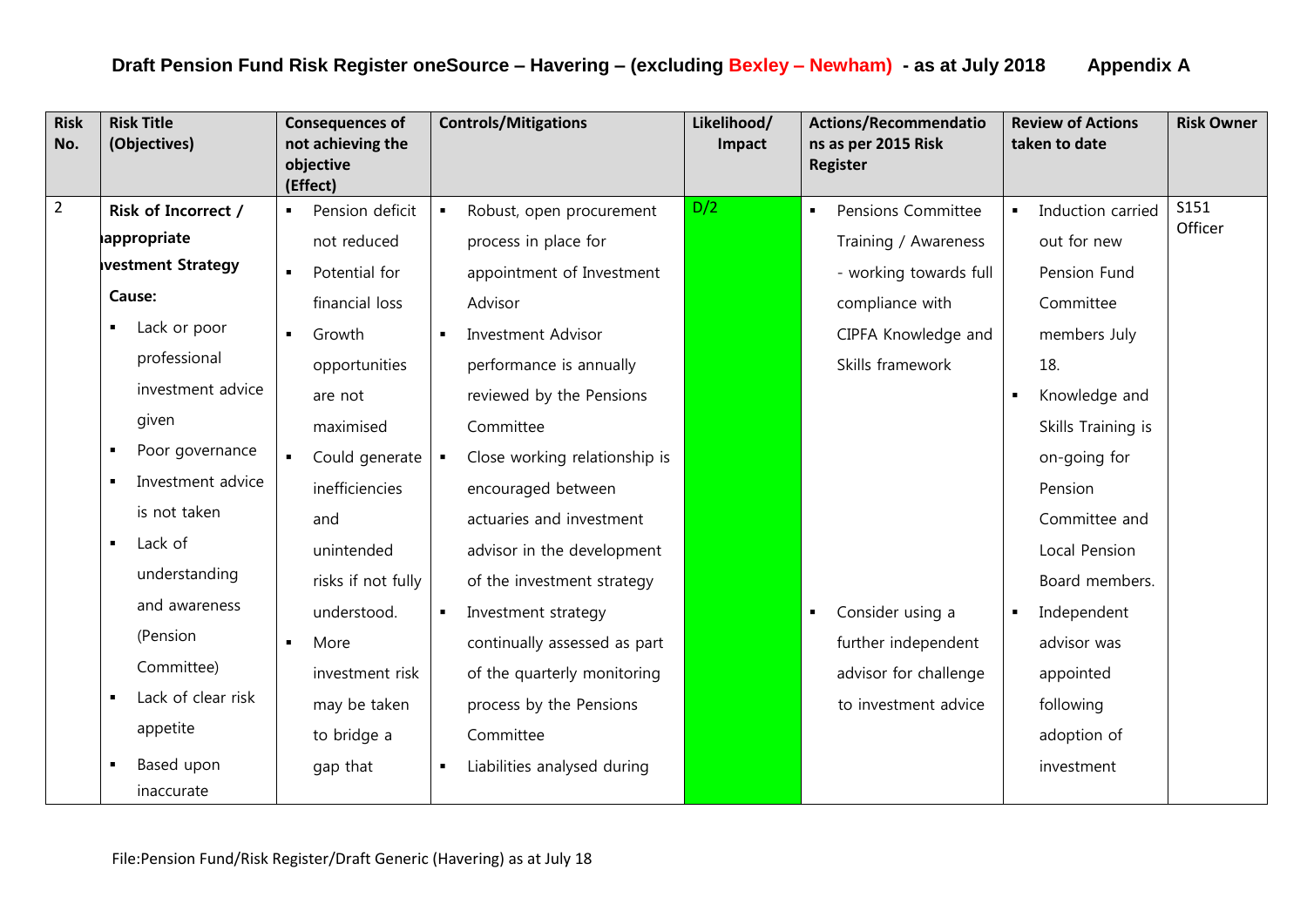| <b>Risk</b><br>No. | <b>Risk Title</b><br>(Objectives) | <b>Consequences of</b><br>not achieving the<br>objective<br>(Effect) | <b>Controls/Mitigations</b>                     | Likelihood/<br>Impact | <b>Actions/Recommendatio</b><br>ns as per 2015 Risk<br><b>Register</b> | <b>Review of Actions</b><br>taken to date | <b>Risk Owner</b> |
|--------------------|-----------------------------------|----------------------------------------------------------------------|-------------------------------------------------|-----------------------|------------------------------------------------------------------------|-------------------------------------------|-------------------|
|                    | actuarial valuation               | doesn't                                                              | inter-valuation period                          |                       |                                                                        | strategy in                               |                   |
|                    |                                   | actually exist                                                       | Knowledge and skills training<br>$\blacksquare$ |                       |                                                                        | January 17 to                             |                   |
|                    |                                   | Potential for a<br>٠                                                 | of LPB and Committee                            |                       |                                                                        | undertake a                               |                   |
|                    |                                   | more risk                                                            | Members                                         |                       |                                                                        | health check                              |                   |
|                    |                                   | adverse                                                              |                                                 |                       |                                                                        | and add                                   |                   |
|                    |                                   | Investment                                                           |                                                 |                       |                                                                        | robustness on                             |                   |
|                    |                                   | Strategy when                                                        |                                                 |                       |                                                                        | the investment                            |                   |
|                    |                                   | more risk is                                                         |                                                 |                       |                                                                        | strategy.                                 |                   |
|                    |                                   | required.                                                            |                                                 |                       |                                                                        |                                           |                   |
|                    |                                   | Potential for<br>$\blacksquare$                                      |                                                 |                       |                                                                        |                                           |                   |
|                    |                                   | Council Tax                                                          |                                                 |                       |                                                                        |                                           |                   |
|                    |                                   | increases                                                            |                                                 |                       |                                                                        |                                           |                   |
|                    |                                   | Loss of<br>$\blacksquare$                                            |                                                 |                       |                                                                        |                                           |                   |
|                    |                                   | investment                                                           |                                                 |                       |                                                                        |                                           |                   |
|                    |                                   | opportunities                                                        |                                                 |                       |                                                                        |                                           |                   |
|                    |                                   | and adverse                                                          |                                                 |                       |                                                                        |                                           |                   |
|                    |                                   | performance                                                          |                                                 |                       |                                                                        |                                           |                   |
|                    |                                   |                                                                      |                                                 |                       |                                                                        |                                           |                   |
|                    |                                   |                                                                      |                                                 |                       |                                                                        |                                           |                   |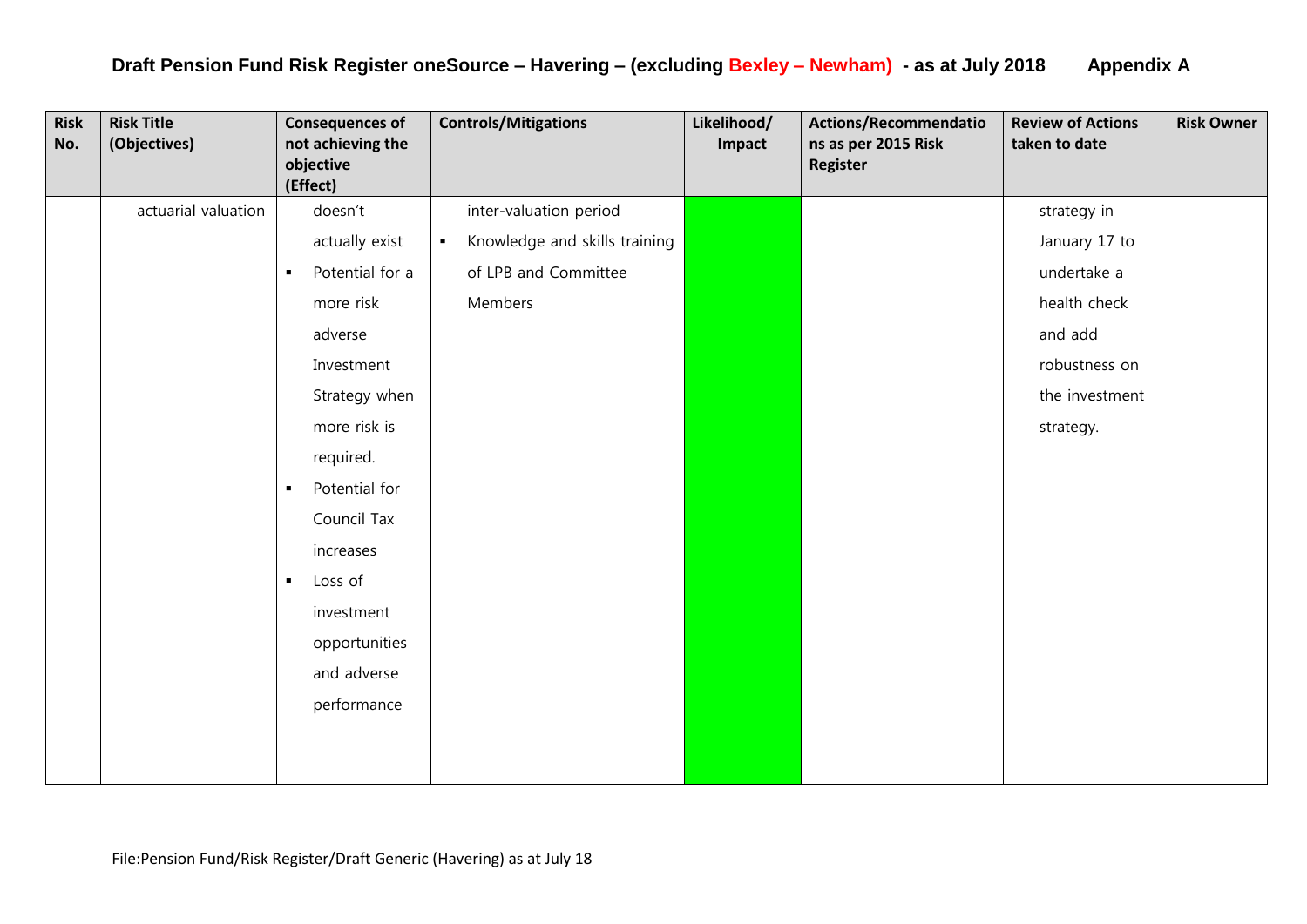| <b>Risk</b><br>No. | <b>Risk Title</b><br>(Objectives)                                                                                                                                                                                                                                                                                                                                                    | <b>Consequences of</b><br>not achieving the<br>objective<br>(Effect)                                                                                                                                                                                                                                                                                                              | <b>Controls/Mitigations</b>                                                                                                                                                                                                                                                                                                                                                                                                                                                                              | Likelihood/<br>Impact | <b>Actions/Recommendatio</b><br>ns as per 2015 Risk<br><b>Register</b>                                                                | <b>Review of Actions</b><br>taken to date                                                                                                                                                  | <b>Risk Owner</b> |
|--------------------|--------------------------------------------------------------------------------------------------------------------------------------------------------------------------------------------------------------------------------------------------------------------------------------------------------------------------------------------------------------------------------------|-----------------------------------------------------------------------------------------------------------------------------------------------------------------------------------------------------------------------------------------------------------------------------------------------------------------------------------------------------------------------------------|----------------------------------------------------------------------------------------------------------------------------------------------------------------------------------------------------------------------------------------------------------------------------------------------------------------------------------------------------------------------------------------------------------------------------------------------------------------------------------------------------------|-----------------------|---------------------------------------------------------------------------------------------------------------------------------------|--------------------------------------------------------------------------------------------------------------------------------------------------------------------------------------------|-------------------|
| $\overline{3}$     | Risk of failure of<br>investments to<br>perform in-line with<br>growth expectations<br>Cause<br>Poor Fund<br>٠<br>Manager selection<br>Underperformanc<br>$\blacksquare$<br>e by fund<br>manager<br>Poor investment<br>$\blacksquare$<br>advice provided<br>to LB of Havering<br>or not taken<br>Negative financial<br>٠<br>market impacts<br>External factors /<br>increased market | Deficit<br>$\blacksquare$<br>reduction<br>targets are not<br>met<br>Potential for<br>$\blacksquare$<br>losses to be<br>incurred<br>Increased<br>$\blacksquare$<br>employer<br>contributions<br>Reputational<br>risk from poor<br>investments<br>The fund's<br>$\blacksquare$<br>assets are not<br>sufficient to<br>meet its long<br>term liabilities<br>Economy<br>$\blacksquare$ | Robust, Fund Manager<br>$\blacksquare$<br>selection process<br>Diverse portfolio to reduce<br>$\blacksquare$<br>negative effects from market<br>volatility<br>Fund performance and asset<br>$\blacksquare$<br>class split is reviewed<br>quarterly by investment<br>advisor/Pensions Committee<br>and officers.<br>Fund Managers (including<br>$\blacksquare$<br>LCIV) attend Pension<br>Committee to present<br>quarterly performance<br>reports and challenge by the<br>Committee and Fund<br>Advisor. | D/3                   | Pensions Committee<br>٠<br>Training/Awareness -<br>working towards full<br>compliance with<br>CIPFA Knowledge and<br>Skills framework | Induction<br>$\blacksquare$<br>carried out<br>for new<br>Pension<br>Fund<br>Committee<br>members<br><b>July 18.</b><br><b>CIPFA</b><br>Knowledge<br>and Skills<br>Training is<br>on-going. | S151<br>Officer   |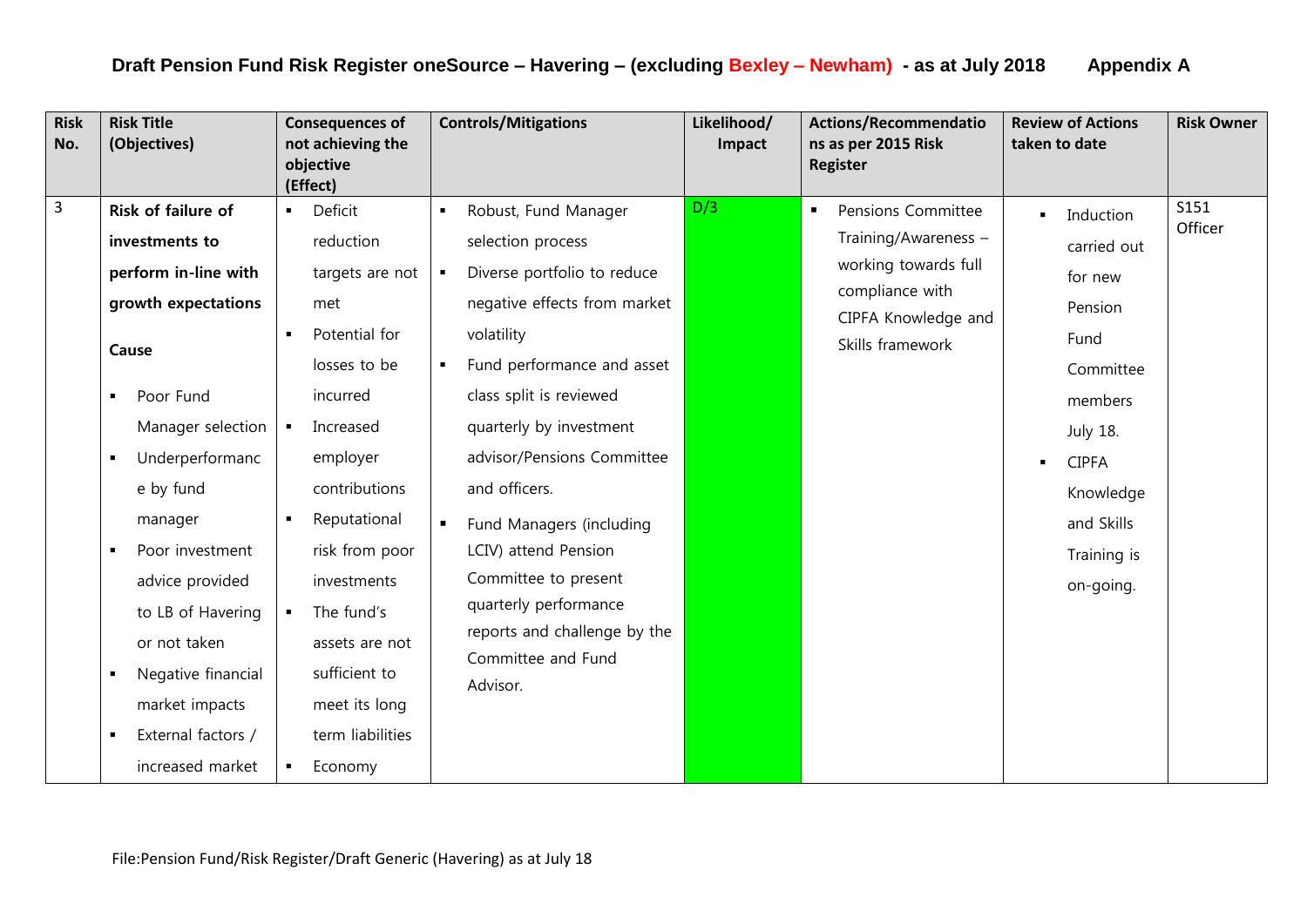| <b>Risk</b><br>No. | <b>Risk Title</b><br>(Objectives) | <b>Consequences of</b><br>not achieving the<br>objective<br>(Effect) | <b>Controls/Mitigations</b>                  | Likelihood/<br>Impact | Actions/Recommendatio<br>ns as per 2015 Risk<br>Register | <b>Review of Actions</b><br>taken to date | <b>Risk Owner</b>   |
|--------------------|-----------------------------------|----------------------------------------------------------------------|----------------------------------------------|-----------------------|----------------------------------------------------------|-------------------------------------------|---------------------|
|                    | volatility (i.e.                  | downturn                                                             |                                              |                       |                                                          |                                           |                     |
|                    | 2008)                             | could result in                                                      |                                              |                       |                                                          |                                           |                     |
|                    | Delays in the<br>$\blacksquare$   | general fall in                                                      |                                              |                       |                                                          |                                           |                     |
|                    | implementation of                 | investment                                                           |                                              |                       |                                                          |                                           |                     |
|                    | the strategy will                 | returns                                                              |                                              |                       |                                                          |                                           |                     |
|                    | reduce the                        |                                                                      |                                              |                       |                                                          |                                           |                     |
|                    | effectiveness of                  |                                                                      |                                              |                       |                                                          |                                           |                     |
|                    | the strategy and                  |                                                                      |                                              |                       |                                                          |                                           |                     |
|                    | may impact                        |                                                                      |                                              |                       |                                                          |                                           |                     |
|                    | growth                            |                                                                      |                                              |                       |                                                          |                                           |                     |
|                    | Economy downturn                  |                                                                      |                                              |                       |                                                          |                                           |                     |
| $\pmb{4}$          | <b>Risk of failure to</b>         | Reputational<br>$\blacksquare$                                       | Financial requirements are<br>$\blacksquare$ | E/3                   | None identified at this                                  |                                           | S151<br>Officer/Dir |
|                    | comply with                       | damage                                                               | subject to external and                      |                       | point.                                                   |                                           | ector of            |
|                    | legislative                       | Potential for                                                        | internal audit. Favourable                   |                       |                                                          |                                           | Exchequer           |
|                    | requirements                      | financial                                                            | External audit reports since                 |                       |                                                          |                                           | and<br>Transaction  |
|                    | Cause:                            | penalties from                                                       | 2015. Internal audit to take                 |                       |                                                          |                                           | al Services         |
|                    |                                   | the TPR                                                              | place September 2018.                        |                       |                                                          |                                           |                     |
|                    | Lack of<br>$\blacksquare$         | Potential for<br>$\blacksquare$                                      | Experienced personnel in<br>$\blacksquare$   |                       |                                                          |                                           |                     |
|                    | appropriate                       | costly legal                                                         | place                                        |                       |                                                          |                                           |                     |
|                    | skills/knowledge                  | challenges                                                           | Continual personal<br>$\blacksquare$         |                       |                                                          |                                           |                     |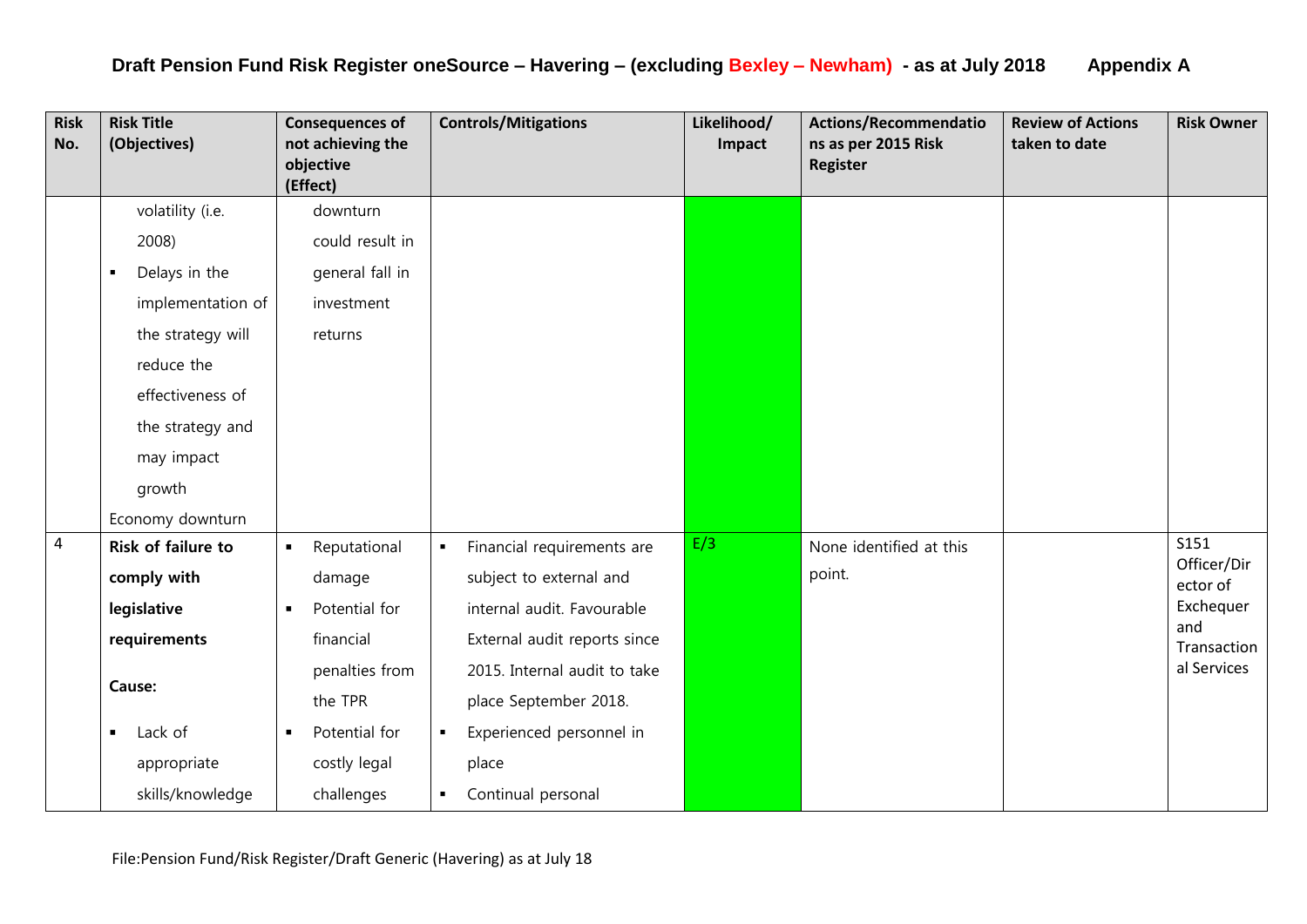| <b>Risk</b><br>No. |                | <b>Risk Title</b><br>(Objectives) |                | <b>Consequences of</b><br>not achieving the<br>objective<br>(Effect) |                | <b>Controls/Mitigations</b>   | Likelihood/<br>Impact | <b>Actions/Recommendatio</b><br>ns as per 2015 Risk<br><b>Register</b> | <b>Review of Actions</b><br>taken to date | <b>Risk Owner</b> |
|--------------------|----------------|-----------------------------------|----------------|----------------------------------------------------------------------|----------------|-------------------------------|-----------------------|------------------------------------------------------------------------|-------------------------------------------|-------------------|
|                    |                | of The Pensions                   | $\blacksquare$ | Impact on                                                            |                | development for all           |                       |                                                                        |                                           |                   |
|                    |                | Regulator, (TPR),                 |                | employer                                                             |                | Committee/LPB members         |                       |                                                                        |                                           |                   |
|                    |                | MHCLG and                         |                | contributions,                                                       |                | and Officers                  |                       |                                                                        |                                           |                   |
|                    |                | CIPFA Guidance,                   |                | delayed due to                                                       | $\blacksquare$ | Induction carried out for new |                       |                                                                        |                                           |                   |
|                    |                | Financial                         |                | non-                                                                 |                | Pension Fund Committee        |                       |                                                                        |                                           |                   |
|                    |                | Regulations and                   |                | compliance.                                                          |                | and Local Pension Board       |                       |                                                                        |                                           |                   |
|                    |                | accounting                        |                | Adverse external                                                     |                | members                       |                       |                                                                        |                                           |                   |
|                    |                | standards                         |                | audit report                                                         | $\blacksquare$ | Legislative changes are       |                       |                                                                        |                                           |                   |
|                    | $\blacksquare$ | Unaware of                        |                |                                                                      |                | reported to the Pensions      |                       |                                                                        |                                           |                   |
|                    |                | legislative                       |                |                                                                      |                | Committee where required      |                       |                                                                        |                                           |                   |
|                    |                | changes                           |                |                                                                      | ٠              | Local Pension Board in place  |                       |                                                                        |                                           |                   |
|                    | $\blacksquare$ | key person                        |                |                                                                      |                | to oversee adherence to the   |                       |                                                                        |                                           |                   |
|                    |                | dependency                        |                |                                                                      |                | regulations                   |                       |                                                                        |                                           |                   |
|                    | $\blacksquare$ | Poor/inaccurate                   |                |                                                                      | п              | Active participation in       |                       |                                                                        |                                           |                   |
|                    |                | interpretation of                 |                |                                                                      |                | Legislative Consultations     |                       |                                                                        |                                           |                   |
|                    |                | the regulations                   |                |                                                                      |                | where appropriate             |                       |                                                                        |                                           |                   |
|                    | $\blacksquare$ | Failure/inability to              |                |                                                                      | ٠              | External and in house         |                       |                                                                        |                                           |                   |
|                    |                | administer the                    |                |                                                                      |                | training provided where       |                       |                                                                        |                                           |                   |
|                    |                | pension scheme                    |                |                                                                      |                | required                      |                       |                                                                        |                                           |                   |
|                    |                | appropriately                     |                |                                                                      |                |                               |                       |                                                                        |                                           |                   |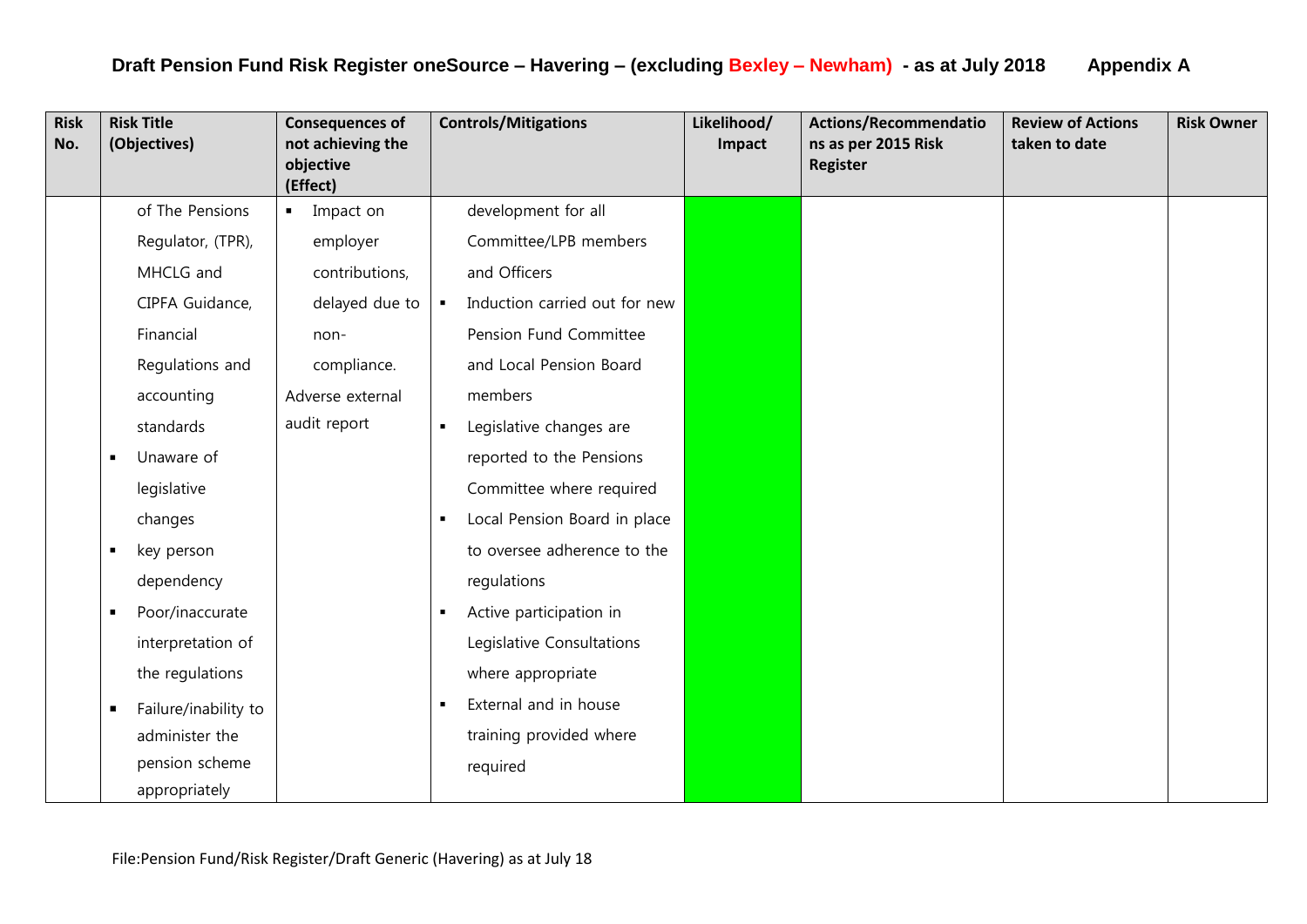| <b>Risk</b><br>No. | <b>Risk Title</b><br>(Objectives)                                                            | <b>Consequences of</b><br>not achieving the<br>objective<br>(Effect)                   | <b>Controls/Mitigations</b>                                                                                                                                                                                                                                                                                                                                            | Likelihood/<br>Impact | Actions/Recommendatio<br>ns as per 2015 Risk<br>Register                                                               | <b>Review of Actions</b><br>taken to date                                                 | <b>Risk Owner</b>                                                                 |
|--------------------|----------------------------------------------------------------------------------------------|----------------------------------------------------------------------------------------|------------------------------------------------------------------------------------------------------------------------------------------------------------------------------------------------------------------------------------------------------------------------------------------------------------------------------------------------------------------------|-----------------------|------------------------------------------------------------------------------------------------------------------------|-------------------------------------------------------------------------------------------|-----------------------------------------------------------------------------------|
|                    |                                                                                              |                                                                                        | Member of the CIPFA<br>$\blacksquare$<br><b>Pensions Network</b><br>Participate in the CIPFA<br>$\blacksquare$<br>Pensions Network/ Peer<br>forums to share knowledge<br>& awareness<br>Statutory policy documents<br>$\blacksquare$<br>reviewed annually to ensure<br>compliance with legislation<br>Access to specialist pension<br>$\blacksquare$<br>media sources. |                       |                                                                                                                        |                                                                                           |                                                                                   |
| 5                  | Risk of inability to<br>manage/govern the<br><b>Pension Fund and</b><br>associated services: | $\blacksquare$<br>Negative<br>impacts upon<br>service<br>provision<br>Time delays<br>٠ | Bond or guarantee reviews<br>$\blacksquare$<br>in place and reviewed every<br>three years as part of<br>valuation process<br>Attendance at local forum<br>$\bullet$                                                                                                                                                                                                    | D/3                   | Succession planning<br>$\bullet$<br>required for key<br>personnel<br>Review / update<br>$\bullet$<br>procedure manuals | Succession<br>$\bullet$<br>planning in<br>progress<br>Contract<br>$\bullet$<br>Monitoring | S151<br>Officer/Dir<br>ector of<br>Exchequer<br>and<br>Transaction<br>al Services |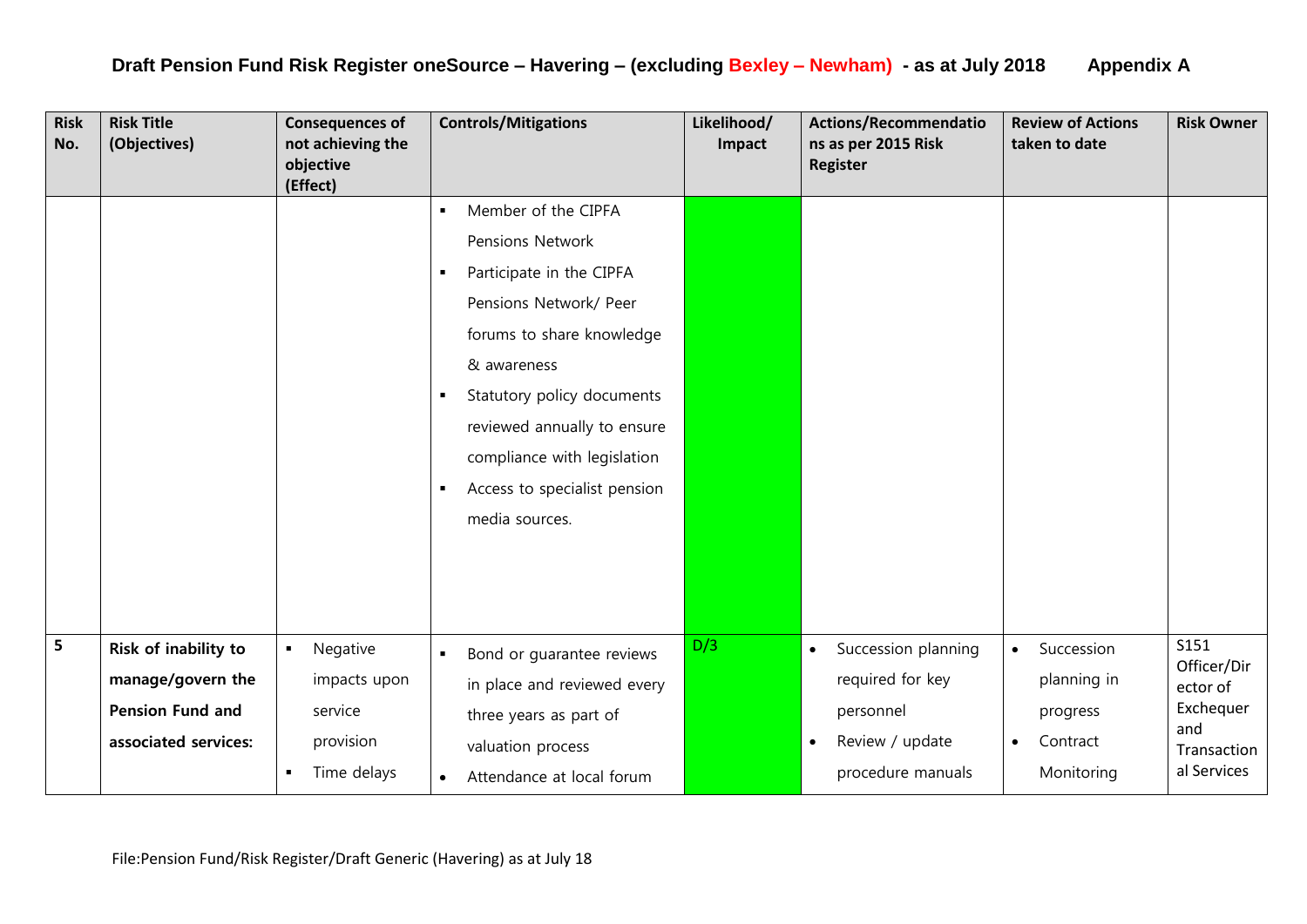| <b>Risk</b><br>No. | <b>Risk Title</b><br>(Objectives)                                                                                                                                                                                                                   | <b>Controls/Mitigations</b><br><b>Consequences of</b><br>not achieving the<br>objective<br>(Effect)                                                                                                                                                                                                                                                                                                                              | Likelihood/<br>Impact | <b>Actions/Recommendatio</b><br>ns as per 2015 Risk<br><b>Register</b>                                                                                                       | <b>Review of Actions</b><br>taken to date                                                                                                             | <b>Risk Owner</b> |
|--------------------|-----------------------------------------------------------------------------------------------------------------------------------------------------------------------------------------------------------------------------------------------------|----------------------------------------------------------------------------------------------------------------------------------------------------------------------------------------------------------------------------------------------------------------------------------------------------------------------------------------------------------------------------------------------------------------------------------|-----------------------|------------------------------------------------------------------------------------------------------------------------------------------------------------------------------|-------------------------------------------------------------------------------------------------------------------------------------------------------|-------------------|
|                    | Cause:<br>Ineffective / lack<br>٠<br>of succession<br>planning<br>Loss of corporate<br>$\blacksquare$<br>knowledge/experti<br>se<br>Long term<br>٠                                                                                                  | Potential for<br>meetings<br>$\blacksquare$<br>breach of<br>Attendance at Annual<br>$\bullet$<br>legislation<br>Pension Managers<br>Financial<br>conference<br>$\blacksquare$<br>Members of Local Authority<br>penalties/<br>$\bullet$<br>other sanctions<br>Pensions Web<br>Reputational<br>Participates in the CIPFA<br>$\bullet$<br>Pensions Network/ Peer<br>Damage<br>Increased costs<br>forums to share knowledge          |                       | Option being<br>$\bullet$<br>assessed for joint<br>administration with<br>Newham to build<br>resilience<br>LPP risk officer<br>appointed to<br>undertake covenants<br>checks | officer to<br>prepare<br>procedure<br>manual.<br>. LPP appointed<br>$\bullet$<br>in Havering in<br>November 17<br>(already in<br>Newham) are          |                   |
|                    | sickness absence<br>Increase in staff<br>$\blacksquare$<br>turnover<br>No knowledge<br>٠<br>base to store<br>experiences/infor<br>mation<br>Lack of resource<br>$\blacksquare$<br>(Staffing/financial)<br>ICT<br>$\blacksquare$<br>failure/Disaster | due to "buying<br>& awareness<br>in" external<br>Attendance at accounting<br>$\bullet$<br>seminars/training<br>expertise<br>Guidance from external<br>Employer<br>$\bullet$<br>defaults<br>agencies (some will be at a<br>Qualified<br>cost)<br>٠<br>opinion on the<br>Pension Fund uses the<br>$\bullet$<br>service of an external<br>accounts by<br>custodian to verify asset<br>external<br>values and performance<br>auditor |                       | Development of<br>workflow/process<br>management                                                                                                                             | working with<br>Havering to<br>provide<br>seamless<br>administration<br>service.<br>Contract<br>$\bullet$<br>Monitoring<br>officer is in<br>place and |                   |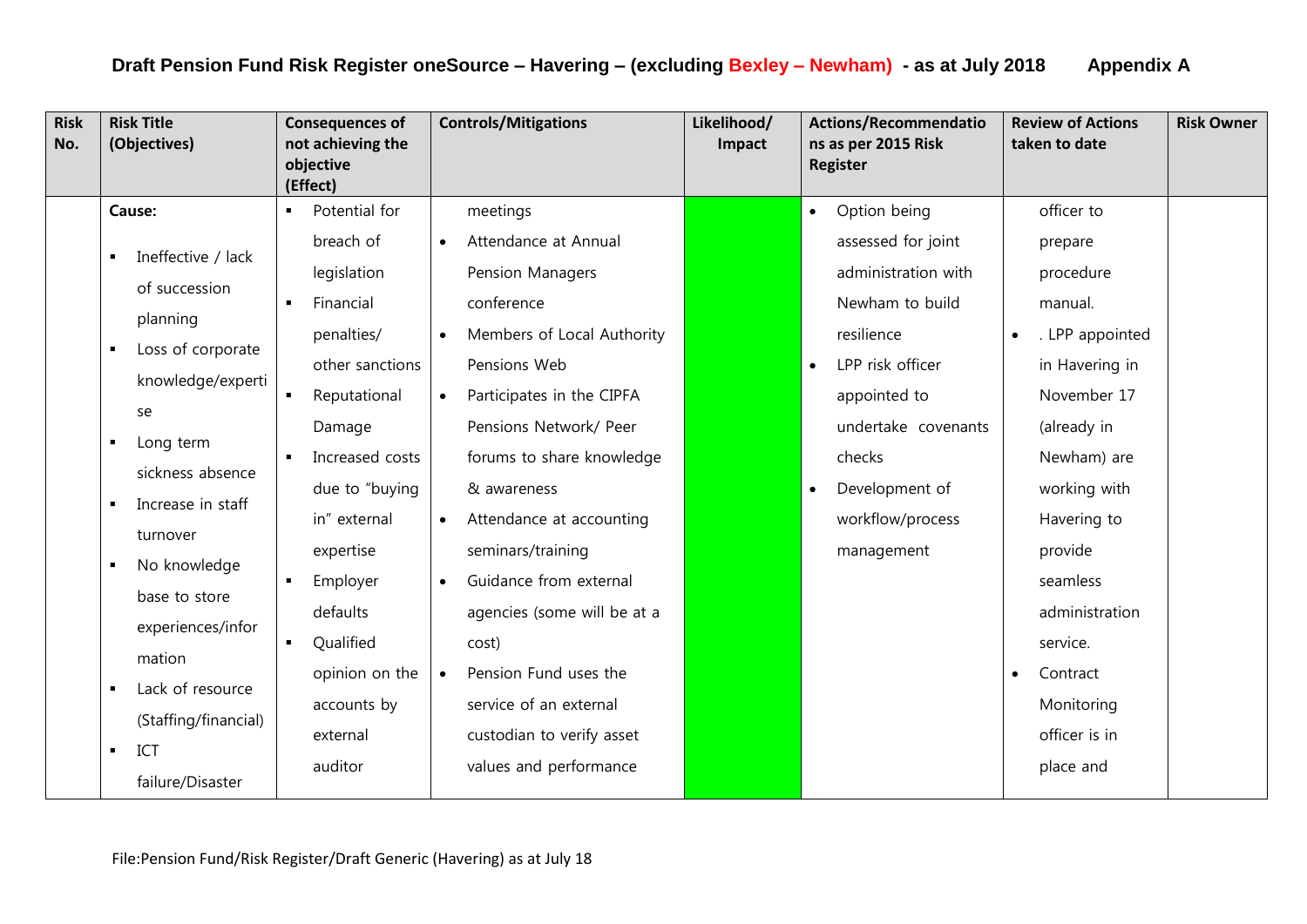| <b>Risk</b><br>No. |                | <b>Risk Title</b><br>(Objectives) |                | <b>Consequences of</b><br>not achieving the<br>objective<br>(Effect) |                          | <b>Controls/Mitigations</b>    | Likelihood/<br>Impact |           | <b>Actions/Recommendatio</b><br>ns as per 2015 Risk<br><b>Register</b> |           | <b>Review of Actions</b><br>taken to date | <b>Risk Owner</b> |
|--------------------|----------------|-----------------------------------|----------------|----------------------------------------------------------------------|--------------------------|--------------------------------|-----------------------|-----------|------------------------------------------------------------------------|-----------|-------------------------------------------|-------------------|
|                    |                | Recovery                          | $\blacksquare$ | Inaccurate data                                                      | $\bullet$                | Pension Fund accounts          |                       |           |                                                                        |           | reviews the                               |                   |
|                    | ٠              | Poor pension                      |                | provided by                                                          |                          | subject to external audit.     |                       |           |                                                                        |           | administration                            |                   |
|                    |                | fund                              |                | the pension                                                          | $\bullet$                | Service is subject to external |                       |           |                                                                        |           | work of LPP                               |                   |
|                    |                | administration                    |                | fund                                                                 |                          | auditor report of LPP          |                       |           | Establishment of a                                                     |           |                                           |                   |
|                    | $\blacksquare$ | Poor                              |                | employers and                                                        |                          | processes                      |                       |           | statutory Local                                                        | $\bullet$ | Local Pension                             |                   |
|                    |                | administration by                 |                | payroll                                                              | $\bullet$                | Formal agreement in place      |                       |           | Pension Board to                                                       |           | Board                                     |                   |
|                    |                | the employers,                    |                | providers give                                                       |                          | with administrator, including  |                       |           | assist the                                                             |           | established in                            |                   |
|                    |                | payroll providers                 |                | rise to                                                              |                          | SLA's                          |                       |           | administering                                                          |           | 2014 and<br>members are                   |                   |
|                    |                | in the fund                       |                | inaccurate data                                                      | $\bullet$                | Authority levels clear         |                       |           | authority in effective                                                 |           | continuing with                           |                   |
|                    |                | Poor monitoring                   |                | and financial                                                        | $\bullet$                | The Council has in place a     |                       |           | and efficient                                                          |           | training and                              |                   |
|                    |                | of employer                       |                | reputational                                                         |                          | complaints system to           |                       |           | governance of the                                                      |           | development                               |                   |
|                    |                | financial status                  |                | consequences                                                         |                          | address complaints via the     |                       |           | Havering Pension                                                       |           |                                           |                   |
|                    | $\blacksquare$ | Poor                              |                | such as actuary                                                      |                          | website                        |                       |           | Fund                                                                   |           |                                           |                   |
|                    |                | communications                    |                | to set                                                               |                          | Continuous pension training    |                       |           |                                                                        |           |                                           |                   |
|                    |                | with stakeholders                 |                | contribution                                                         |                          | for LPB, Pensions Committee    |                       | $\bullet$ | Development of                                                         |           | Training matrix<br>in place               |                   |
|                    | ٠              | Inappropriate                     |                | rates with a                                                         |                          | members and staff              |                       |           | <b>Training Matrix</b>                                                 |           |                                           |                   |
|                    |                | investment                        |                | high margin of                                                       | $\overline{\phantom{a}}$ | ICT/ Disaster Recovery in      |                       |           |                                                                        |           |                                           |                   |
|                    |                | $accounting -$                    |                | error.                                                               |                          | place                          |                       |           |                                                                        |           |                                           |                   |
|                    |                | including reliance                | $\blacksquare$ | Higher                                                               | $\bullet$                | Contract Monitoring Officer    |                       |           |                                                                        |           |                                           |                   |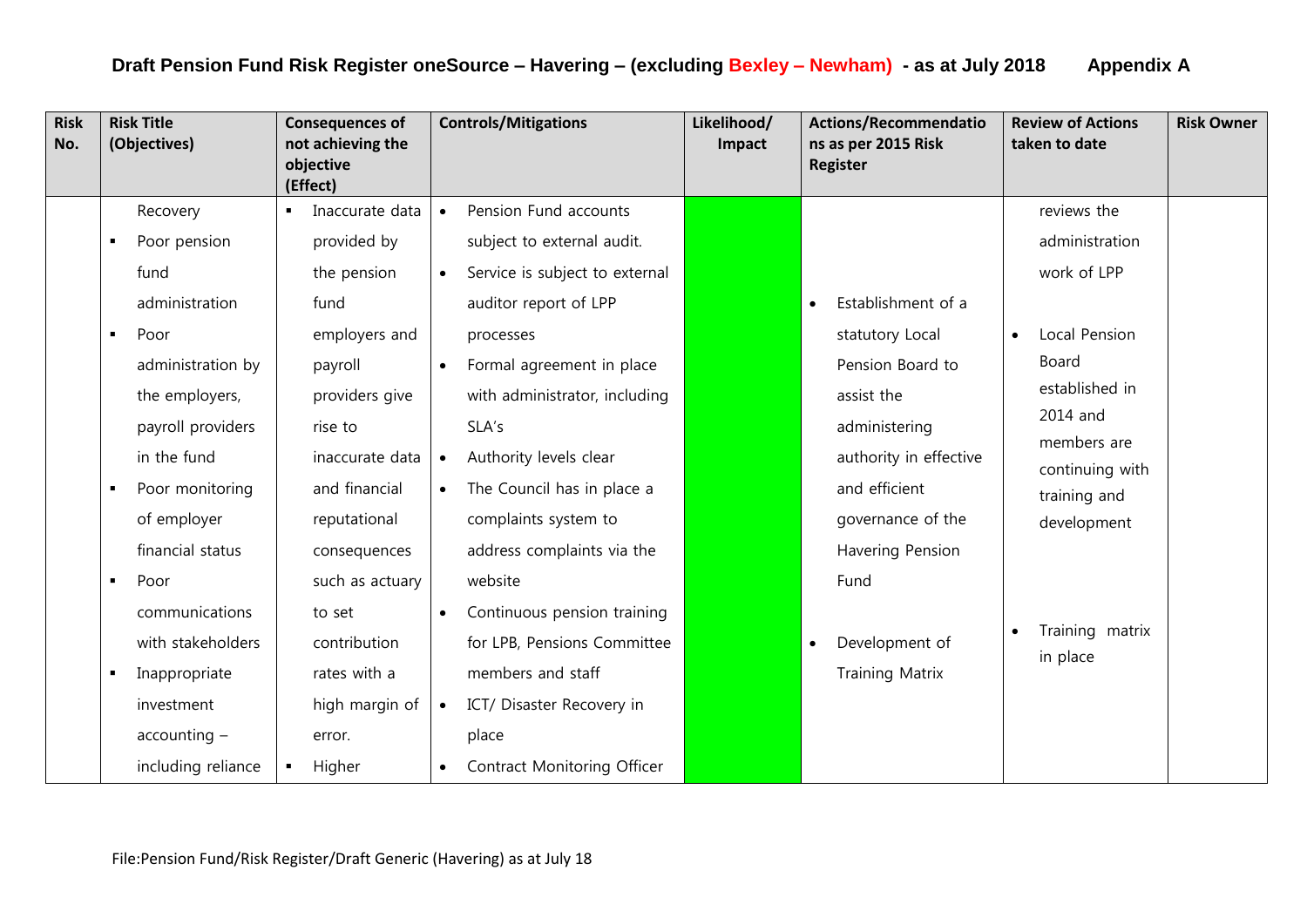| on third party<br>employer<br>in place to review the<br>contributions<br>administration work of LPP<br>providers.<br>Excessive charges<br>Monthly reconciliations to<br>due to poor<br>$\bullet$<br>$\blacksquare$<br>monitor cash flow carried<br>by suppliers<br>investment<br>performance<br>out.<br>Employer goes<br>$\blacksquare$<br>Ee's and Er's contributions<br>into default,<br>Employer<br>$\blacksquare$<br>$\bullet$<br>deficit on<br>failure to pay<br>reconciled monthly -late<br>termination,<br>scheme<br>payments chased<br>change of status,<br>contributions<br>Fee Invoices checked prior to<br>$\bullet$<br>financial risk.<br>on time<br>payment<br>Monitor audited accounts of<br>Poor<br>$\bullet$<br>٠<br>Communicatio<br>third party providers to<br>n with | <b>Risk</b><br>No. | <b>Risk Title</b><br>(Objectives) | <b>Consequences of</b><br>not achieving the<br>objective<br>(Effect) | <b>Controls/Mitigations</b> | Likelihood/<br>Impact | <b>Actions/Recommendatio</b><br>ns as per 2015 Risk<br>Register | <b>Review of Actions</b><br>taken to date | <b>Risk Owner</b> |
|-----------------------------------------------------------------------------------------------------------------------------------------------------------------------------------------------------------------------------------------------------------------------------------------------------------------------------------------------------------------------------------------------------------------------------------------------------------------------------------------------------------------------------------------------------------------------------------------------------------------------------------------------------------------------------------------------------------------------------------------------------------------------------------------|--------------------|-----------------------------------|----------------------------------------------------------------------|-----------------------------|-----------------------|-----------------------------------------------------------------|-------------------------------------------|-------------------|
| stakeholders<br>valuation.<br>giving rise to<br>Monitor investment<br>$\bullet$<br>disaffection<br>managers performance -<br>and actions<br>Fund Managers present at<br>against the<br>Pension Fund Committee<br>Council<br>meetings                                                                                                                                                                                                                                                                                                                                                                                                                                                                                                                                                    |                    |                                   |                                                                      | ensure consistent asset     |                       |                                                                 |                                           |                   |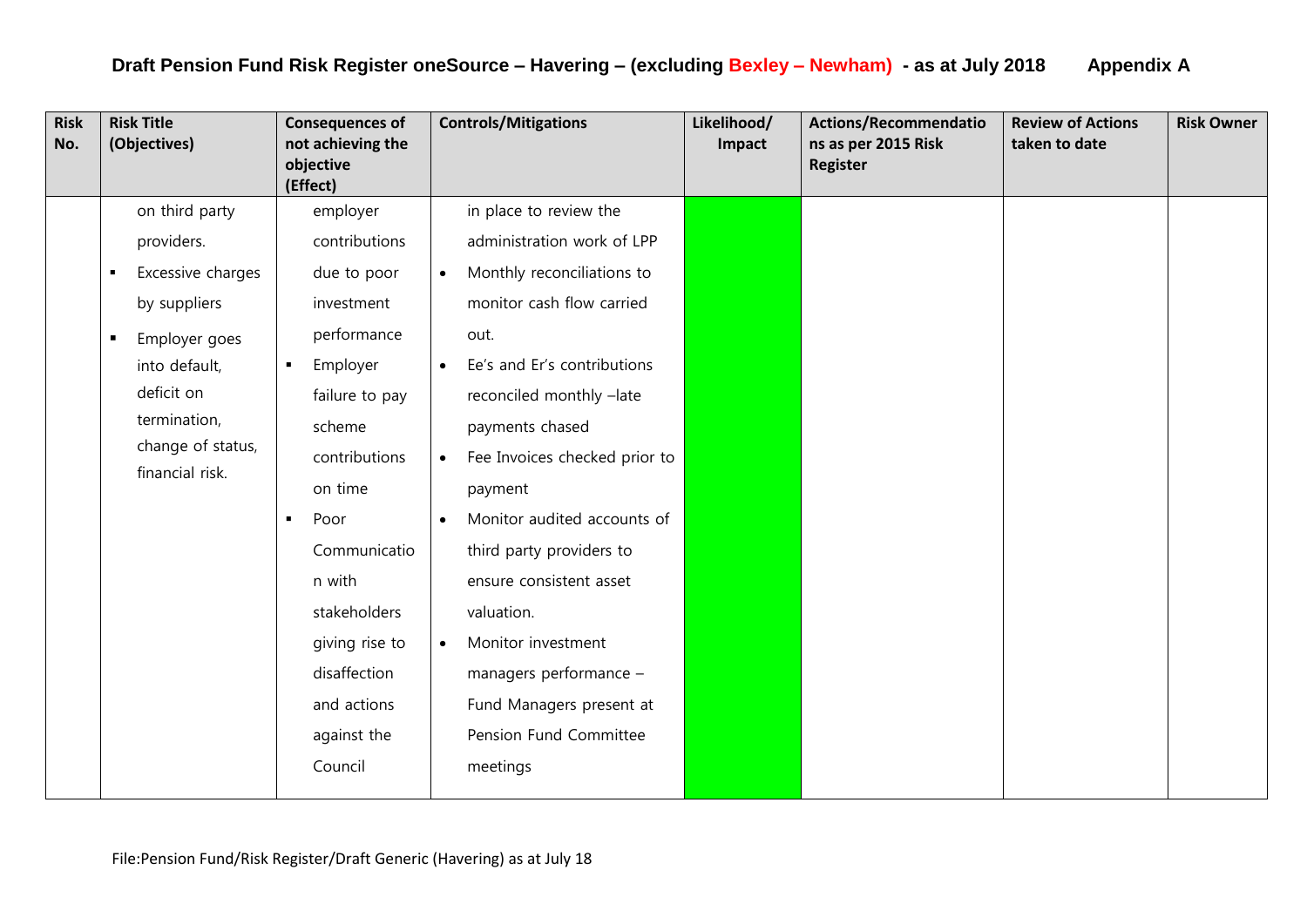| <b>Risk</b><br>No. | <b>Risk Title</b><br>(Objectives)                                                                                                                                                                                                                                 | <b>Consequences of</b><br>not achieving the<br>objective<br>(Effect)                                                                                                        | <b>Controls/Mitigations</b>                                                                                                                                                                                                                                                                                                                                                                                              | Likelihood/<br>Impact | <b>Actions/Recommendatio</b><br>ns as per 2015 Risk<br><b>Register</b>                                                                                                                                                   | <b>Review of Actions</b><br>taken to date                                                                                                                                                                                                                        | <b>Risk Owner</b>                                                                 |
|--------------------|-------------------------------------------------------------------------------------------------------------------------------------------------------------------------------------------------------------------------------------------------------------------|-----------------------------------------------------------------------------------------------------------------------------------------------------------------------------|--------------------------------------------------------------------------------------------------------------------------------------------------------------------------------------------------------------------------------------------------------------------------------------------------------------------------------------------------------------------------------------------------------------------------|-----------------------|--------------------------------------------------------------------------------------------------------------------------------------------------------------------------------------------------------------------------|------------------------------------------------------------------------------------------------------------------------------------------------------------------------------------------------------------------------------------------------------------------|-----------------------------------------------------------------------------------|
|                    |                                                                                                                                                                                                                                                                   | Insufficient<br>$\blacksquare$<br>assets to meet<br>short term<br>liabilities                                                                                               | Union Representative at the<br>$\bullet$<br>Committee                                                                                                                                                                                                                                                                                                                                                                    |                       |                                                                                                                                                                                                                          |                                                                                                                                                                                                                                                                  |                                                                                   |
| $\bf 6$            | Risk of failure to on<br>board or exit<br>employers/members<br>effectively<br>Cause:<br>Delays in internal<br>٠<br>processing of<br>documentation<br>Member data<br>$\blacksquare$<br>incomplete<br>Poor<br>$\blacksquare$<br>communications<br>with stakeholders | Delays in<br>$\blacksquare$<br>collection of<br>contributions<br>from the<br>employers/me<br>mbers<br>Impacts cash<br>flow<br>Potential for<br>litigation<br>Employer<br>٠. | Escalation to Heads of<br>$\blacksquare$<br>Service<br>Script in place to deliver to<br>$\blacksquare$<br>new Academy employers,<br>with feedback process in<br>place (minuted)<br>Database maintained on all<br>$\blacksquare$<br>contact details for LGPS<br>communications.<br>Monthly schedules<br>$\blacksquare$<br>maintained by the Pensions<br>Administration Team<br>Tracing agencies used to<br>$\blacksquare$ | D/2                   | Review of internal<br>processes (particularly<br>legal input)<br>Completion of TUPE<br>$\bullet$<br>Process Manual<br>Completion of<br>$\bullet$<br><b>Admission Policy</b><br>manual<br>Template admission<br>$\bullet$ | To be discussed<br>$\bullet$<br>wth Internal<br>audit<br>TUPE manual<br>$\blacksquare$<br>completed in<br>November 2017<br>Admission policy<br>$\blacksquare$<br>completed in<br>November 2017<br>includes legal<br>input<br>Still in progress<br>$\blacksquare$ | S151<br>Officer/Dir<br>ector of<br>Exchequer<br>and<br>Transaction<br>al Services |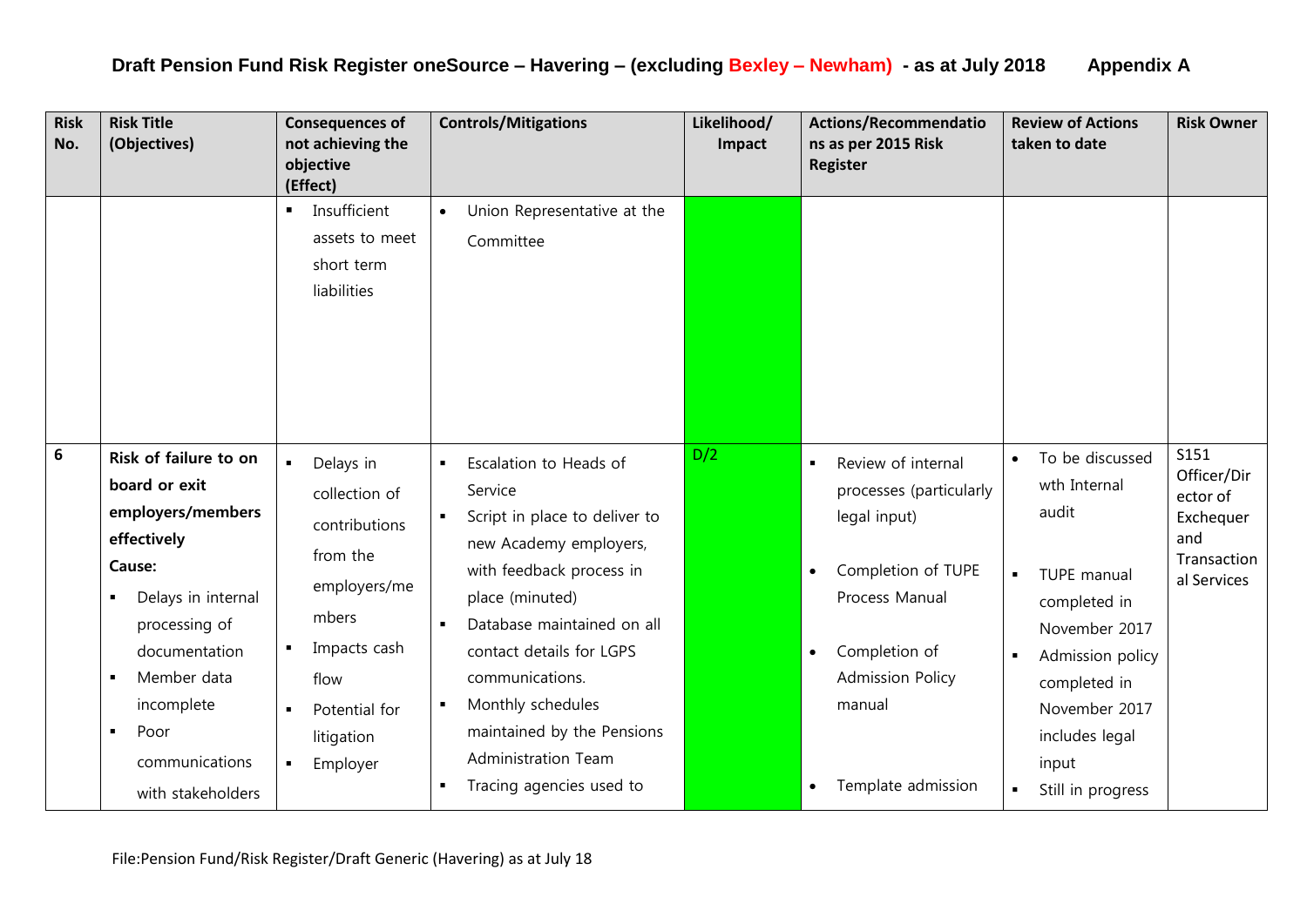| <b>Risk</b><br>No. | <b>Risk Title</b><br>(Objectives)                                                                                                                                                       | <b>Consequences of</b><br>not achieving the<br>objective<br>(Effect)                                                                                                                                                                                                                                                                     | <b>Controls/Mitigations</b>                                                                                                                                                                                                                                                                                                                                                                                                                                                                                                   | Likelihood/<br>Impact | Actions/Recommendatio<br>ns as per 2015 Risk<br><b>Register</b> | <b>Review of Actions</b><br>taken to date | <b>Risk Owner</b> |
|--------------------|-----------------------------------------------------------------------------------------------------------------------------------------------------------------------------------------|------------------------------------------------------------------------------------------------------------------------------------------------------------------------------------------------------------------------------------------------------------------------------------------------------------------------------------------|-------------------------------------------------------------------------------------------------------------------------------------------------------------------------------------------------------------------------------------------------------------------------------------------------------------------------------------------------------------------------------------------------------------------------------------------------------------------------------------------------------------------------------|-----------------------|-----------------------------------------------------------------|-------------------------------------------|-------------------|
|                    | Lack of<br>$\blacksquare$<br>understanding by<br>employers with<br>regard to their<br>responsibilities<br>Lack of signed<br>$\blacksquare$<br>admission<br>agreements from<br>Employers | contribution<br>assessment<br>can become<br>out of date<br>Potential<br>٠<br>breach of<br>regulations<br>Incorrect<br>$\blacksquare$<br>records of new<br>members<br>External Audit<br>Opinion on<br>internal<br>controls<br>Employer's<br>liabilities may<br>fall back onto<br>other<br>employers and<br>ultimately local<br>taxpayers. | locate pension fund<br>members<br>Electronic file of required<br>$\blacksquare$<br>documents forwarded to<br>new employers<br>Actuarial assessment<br>$\blacksquare$<br>completed for all new<br>admission requests to assess<br>the level of risk.<br>Bonds and suitable<br>$\blacksquare$<br>guarantees put into place to<br>protect the Fund in case of<br>default.<br>Funding level of each<br>$\blacksquare$<br>employer is assessed as part<br>of the triennial valuation and<br>contribution rates set<br>accordingly. |                       | agreement awaiting<br>legal clearance                           | lead by the risk<br>officer in LPP        |                   |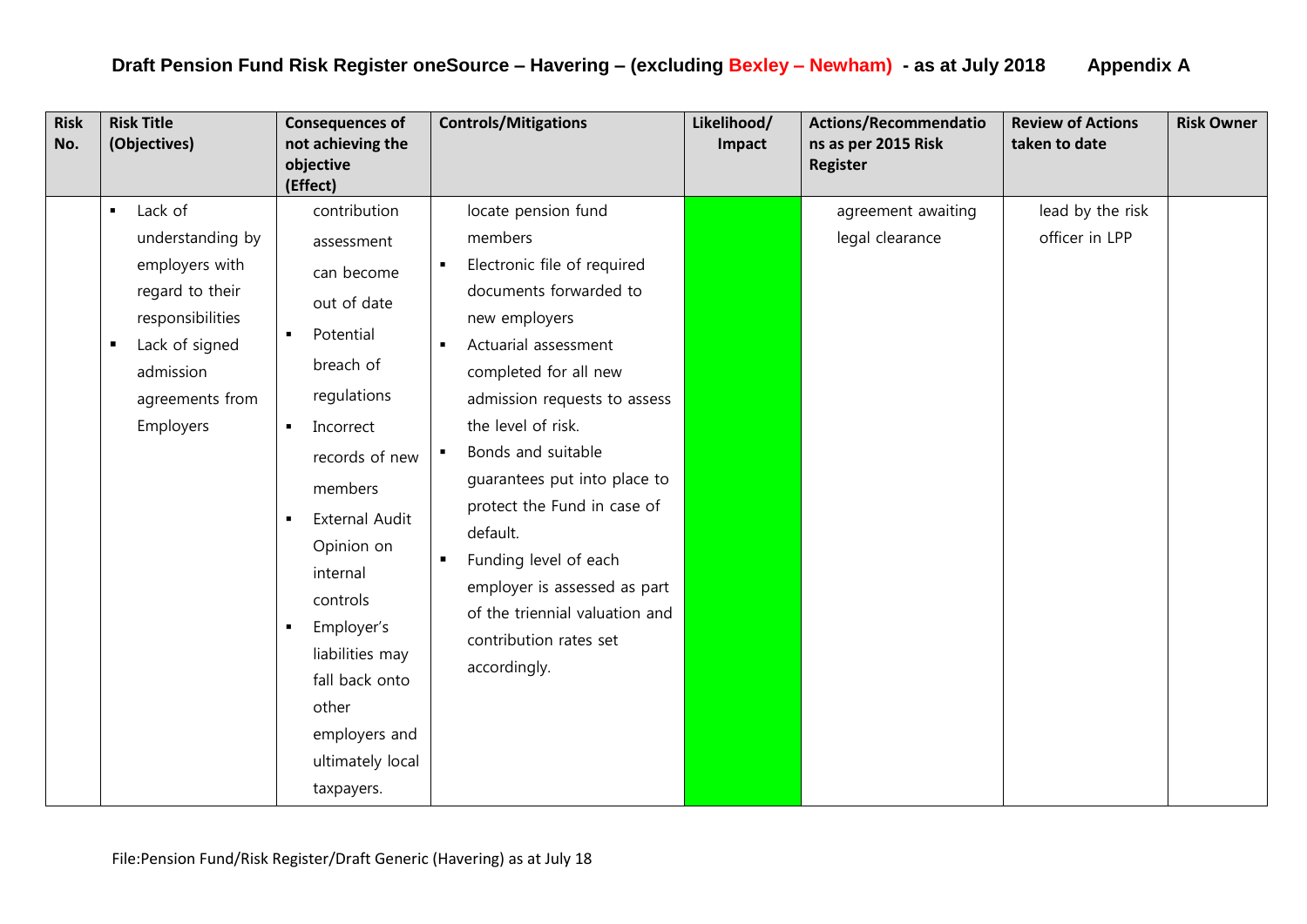| <b>Risk</b><br>No.      | <b>Risk Title</b><br>(Objectives)                                                                                                                                                                                                                                                                               | <b>Consequences of</b><br>not achieving the<br>objective<br>(Effect)                                                                                                                                                                                           | <b>Controls/Mitigations</b>                                                                                                                                                                                                                                                                                                                                                                                                                                                                                                                   | Likelihood/<br>Impact | <b>Actions/Recommendatio</b><br>ns as per 2015 Risk<br><b>Register</b>                                                                                                                                                                                                                                         | <b>Review of Actions</b><br>taken to date                                                                                                                                                                                    | <b>Risk Owner</b>                                             |
|-------------------------|-----------------------------------------------------------------------------------------------------------------------------------------------------------------------------------------------------------------------------------------------------------------------------------------------------------------|----------------------------------------------------------------------------------------------------------------------------------------------------------------------------------------------------------------------------------------------------------------|-----------------------------------------------------------------------------------------------------------------------------------------------------------------------------------------------------------------------------------------------------------------------------------------------------------------------------------------------------------------------------------------------------------------------------------------------------------------------------------------------------------------------------------------------|-----------------------|----------------------------------------------------------------------------------------------------------------------------------------------------------------------------------------------------------------------------------------------------------------------------------------------------------------|------------------------------------------------------------------------------------------------------------------------------------------------------------------------------------------------------------------------------|---------------------------------------------------------------|
|                         |                                                                                                                                                                                                                                                                                                                 |                                                                                                                                                                                                                                                                |                                                                                                                                                                                                                                                                                                                                                                                                                                                                                                                                               |                       |                                                                                                                                                                                                                                                                                                                |                                                                                                                                                                                                                              |                                                               |
| $\overline{\mathbf{z}}$ | <b>Risk of Pension Fund</b><br><b>Payment Fraud</b><br>Cause:<br>Pension<br>overpayments<br>arising as a result<br>of non-<br>notification in<br>change of<br>circumstances<br>Internal staff fraud<br>Staff acting<br>$\blacksquare$<br>outside of their<br>levels of<br>authorisation<br>Conflict of interest | Financial loss<br>$\blacksquare$<br>Reputational<br>$\blacksquare$<br>damage of<br>Pension<br>Administration<br>team and<br>Council<br>Litigation /<br>$\blacksquare$<br>investigation<br>Internal<br>$\blacksquare$<br>disciplinary<br>Reputational<br>damage | Participate in the National<br>$\blacksquare$<br>Fraud Initiative (bi-annually)<br>Process is in place to<br>$\blacksquare$<br>investigate return of<br>payment by banks.<br>All pension calculations are<br>$\blacksquare$<br>peer checked and signed off<br>by senior officer<br>Segregation of duties within<br>$\blacksquare$<br>the Pensions Administration<br>Team<br>Segregation of duties<br>$\blacksquare$<br>between Payroll and<br>Pensions Administration<br>Team<br>Address checked for<br>deferred pensions prior to<br>payment | E/1                   | Consider<br>$\bullet$<br>implementation of a<br>monthly mortality<br>check<br>Investigating usage of<br>$\bullet$<br>external agencies (i.e.<br>Western Union) (for<br>overseas payments)<br>Implement internal<br>$\bullet$<br>audit process to<br>report on the<br>effectiveness of the<br>internal controls | We are<br>$\bullet$<br>registered for<br>the "Tell us<br>Once" service<br>supersedes a<br>monthly<br>mortality check<br>Not yet actioned<br>Internal audit<br>booked to<br>report on the<br>effectiveness of<br>the internal | Director of<br>Exchequer<br>and<br>Transaction<br>al Services |
|                         |                                                                                                                                                                                                                                                                                                                 |                                                                                                                                                                                                                                                                | Signed up for DWP database<br>$\blacksquare$<br>Tell us Once - DWP inform<br>Havering of deaths relating                                                                                                                                                                                                                                                                                                                                                                                                                                      |                       | <b>ACTION</b><br>To Investigate the<br>cost/use of ATMOS -                                                                                                                                                                                                                                                     | controls - to<br>take place<br>September 2018.                                                                                                                                                                               |                                                               |